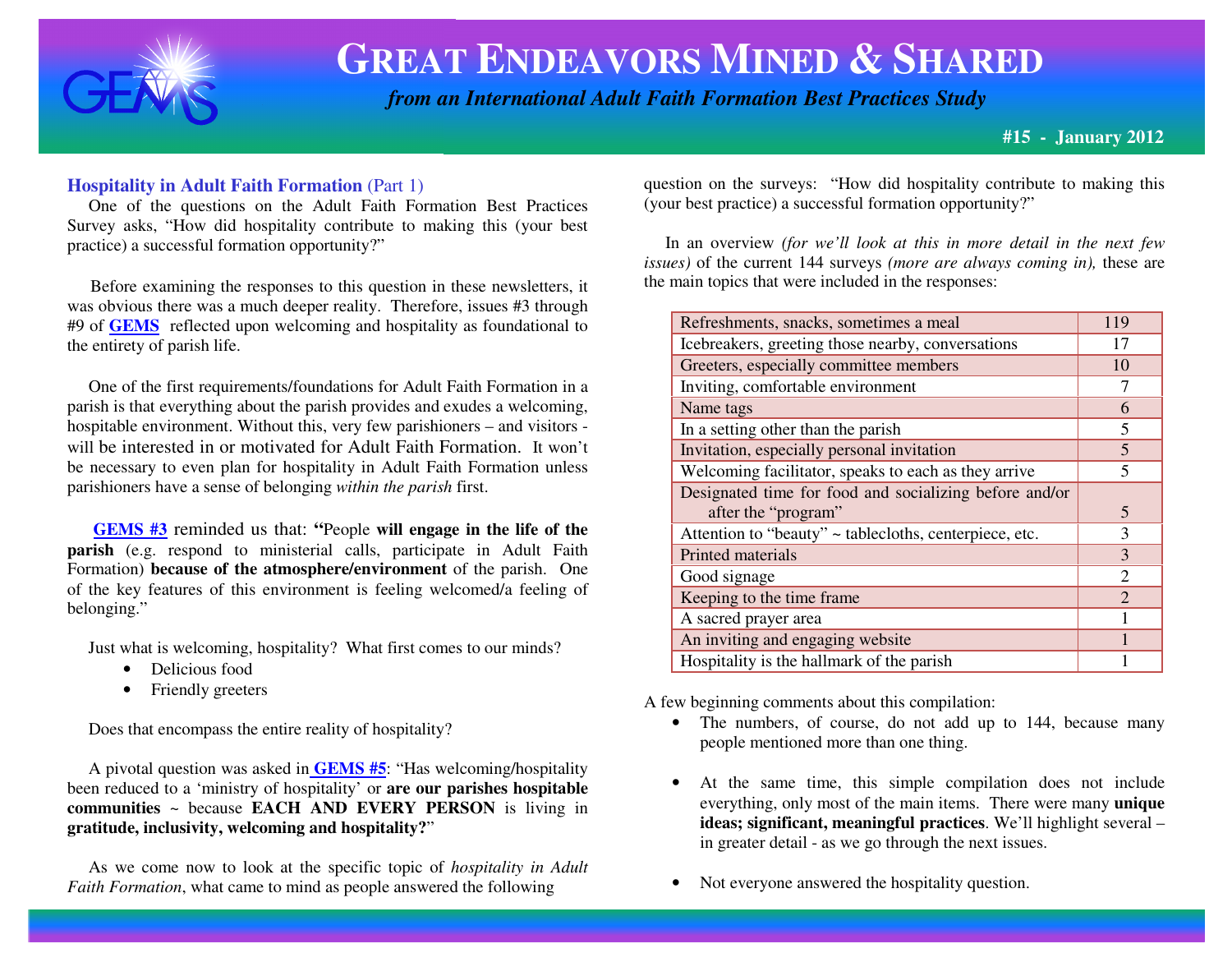- • Some people said "hospitality" was not applicable to their best practice.
- • A few of the comments mentioned:
	- o Convenience won out over hospitality.
	- o Yes, but mostly no.…when we had no food, people still enjoyed themselves.
	- o We did provide food and the opportunity to socialize but it was not critical to the learning.
	- o There really isn't time for food; there is too much to be done.
	- o Not sure hospitality contributes much at this point.

In Jesus, God came seeking hospitality. This is why he makes the willingness to welcome others in love a characteristic virtue of believers.

- Pope John Paul II

### **A Wondering Nugget:**

 Looking at the compilation of the main responses to the question *"how does hospitality contribute to making your best practice of adult faith formation a successful opportunity"* a key wondering question again (as it did in **GEMS** issues #3 through 9) arises:

#### **What do we understand hospitality to be?**

 There is much wisdom, experience and expertise – **from you** - in our best practice surveys, as well as in adult faith formation literature, concerning **the various components that harmonize together** to provide a welcoming, hospitable environment for parish, regional and/or (arch)diocesan Adult Faith Formation. As we summarize them in these next few issues, we **celebrate the royal welcome you are rolling out**.

 Thus, that is what you and all the literature confirm: hospitality within Adult Faith Formation (and the entire parish) has **many components**, it is a multi-faceted **GEM.** In the next few issues we will explore several of these components.



 In this first issue, as we explore the initial one that often comes to our minds – **food**, we don't have to go far to see its universal importance.

 In a book which every Adult Faith Formation minister would find fascinating and beneficial, *Community: The Structure of Belonging*(Berrett-Koehler Publishers, 2008), Peter Block says:

> "In creating the conversation and social space that supports community, another dimension of welcome is what has traditionally defined culture: food.

- It brings the sacred into the room.
- It is the symbol of hospitality.
- It is as direct as we can be about a life-giving act.

 When we take it seriously, we know how to do this right. What is needed is consciousness about having food and what kind of food fits our intention."

 Can what Art Smith says in *Back to the Table* (Hyperion, 2001) about families apply also to communities gathered for adult faith formation:

 "This sense of security is underscored when a family regularly comes together for meals. When I hear laughter erupt in a quiet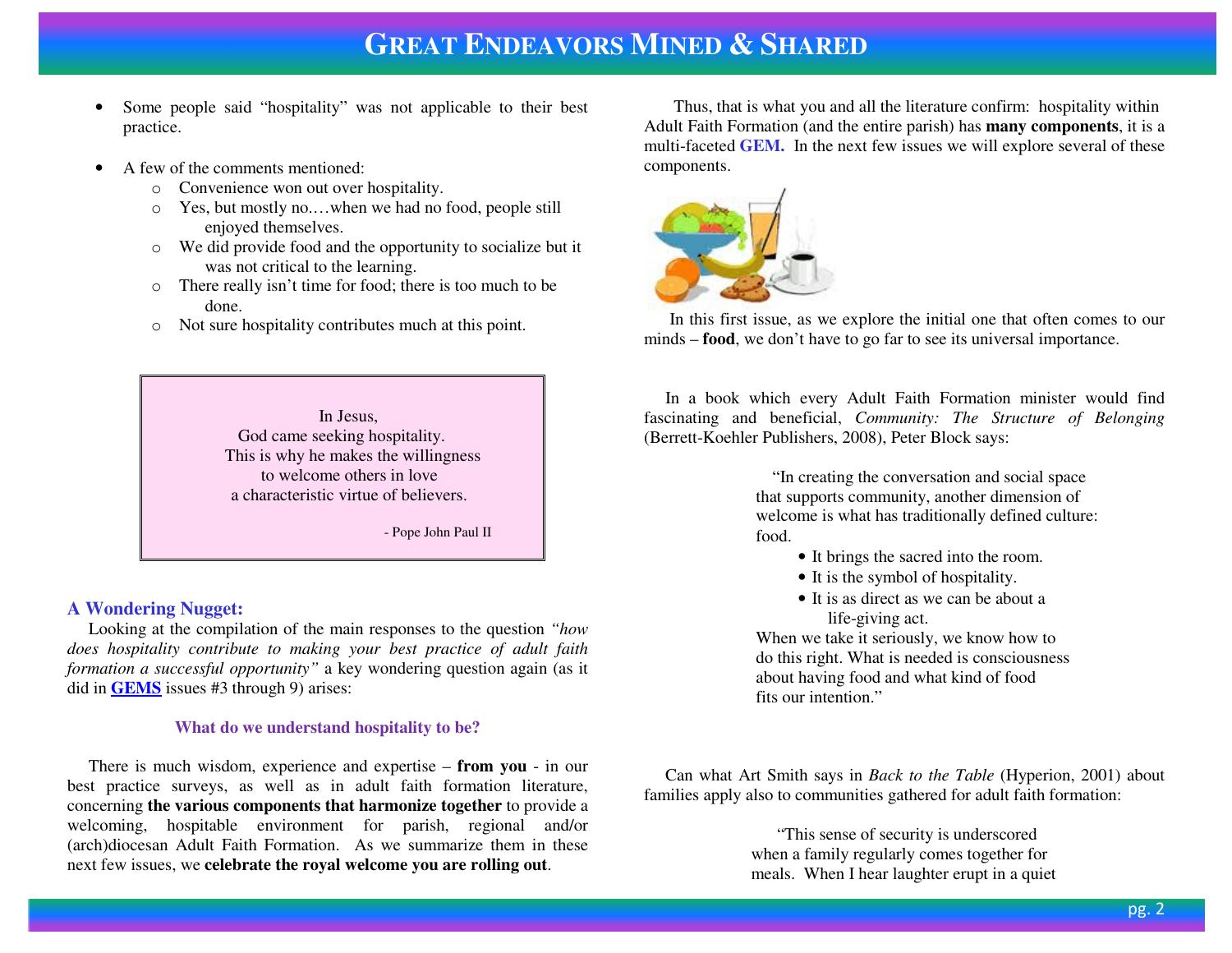# **GREAT ENDEAVORS MINED & <sup>S</sup>HARED**

dining room, I know I am home free. Eating a meal together is almost magical – and creating this magic gets easier the more you do it."

 Through the lens of ministry, listen to Fr. Michael Papesh in *Good News Parish Leadership: Trust-Building Guidelines, Tools, and Ideas* (Twenty-Third Publications, 2008):

 "Following from the pattern of life Jesus has shown us, the central place of hospitality in gospel ministry suggests that food and drink should be the largest single budget item for any parish community. To be church together requires our eating and drinking together.

 Coffee and donuts after Sunday Mass really matter, and so do cookies and milk at parish meetings, meals at religious education events, dessert at parish club and organization meetings,

> a champagne brunch after Mass on the parish's feast day,

wine and cheese to begin and end the council's round of meetings each year,  $\triangle$  and pizza or Sloppy Joe's whenever our parish's young people gather.

 The experience of food and drink, hospitality at every parish event ought to be a **commonplace, ordinary, expected, most gracious, and downrightlovely**…always, **without exception**."

Food is our common ground, a universal experience.

- James Beard

### **The Wisdom/Enthusiasm from the Best Practice Surveys**

 What do these following observations/comments tell us about people's experiences of providing hospitality through the sharing of food during adult faith formation programs/processes?

- Always food and they will come!
- Helped people connect and build relationships.
- Definitely! This created the community of which we experience in Eucharist.
- The food is a huge factor in uniting.
- We did not have hospitality at first, then some parents suggested to have at least coffee and from there hospitality became an important factor. The hospitality helped keep the parents focused and attentive.
- The group must always have refreshments. Feed them and they will come.
- It doesn't matter what, just break bread together somehow.
- A cuppa and biscuits were provided *(from one of our Australian best practices)*
- Jesus always fed people so naturally we had coffee, tea and one person brought in a "delight." It sure does relax people.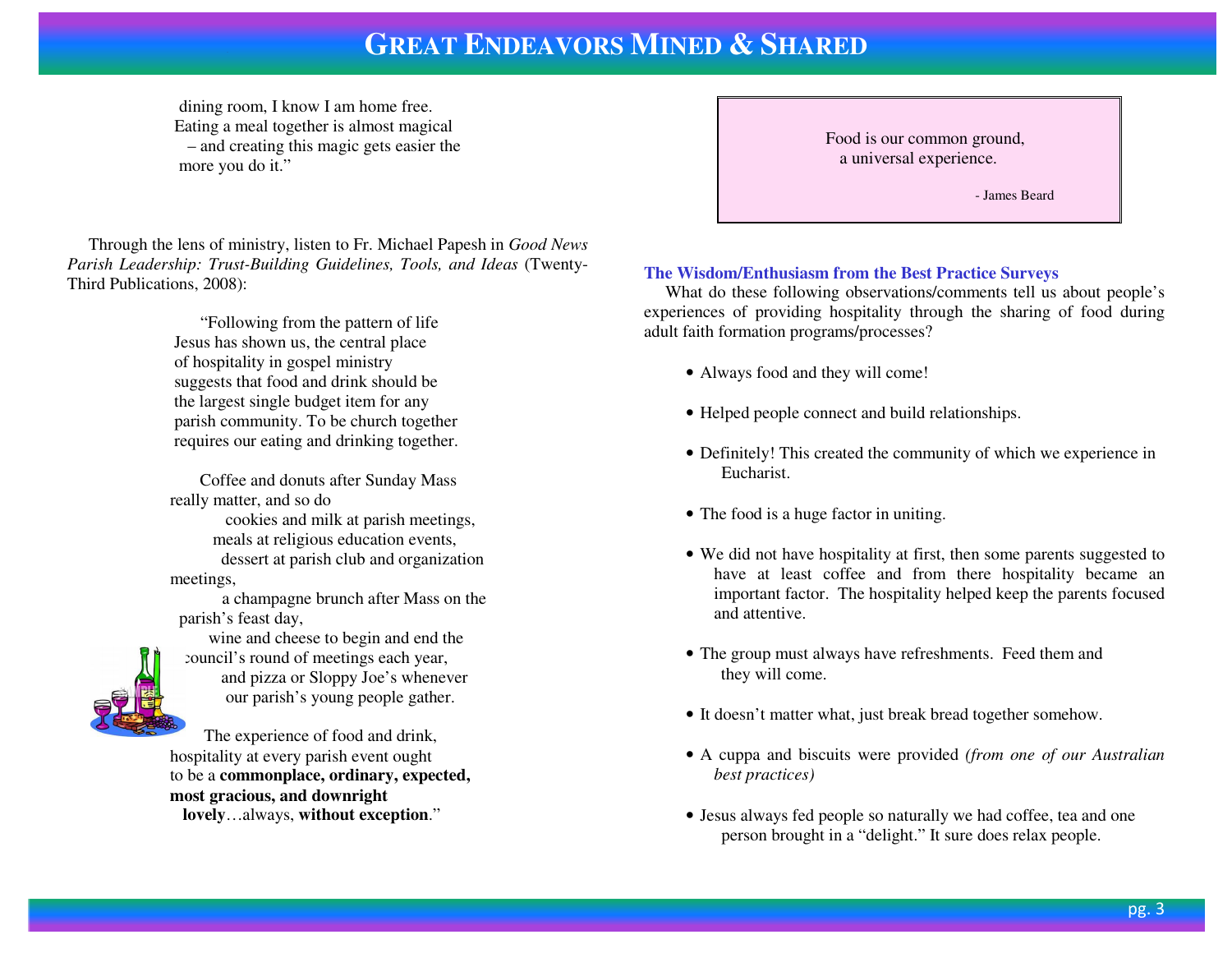# **GREAT ENDEAVORS MINED & <sup>S</sup>HARED**

- A majority of the people would linger for refreshments after the presentations, continuing conversations.
- Food broke the ice at the beginning of each session, plus we would have a meal together at the end of each program.
- By offering tea and coffee and conversation we were able to get registrants who may not have attended otherwise.

#### **SPARKLING GEMS**

 Do these comments from the best practices surveys spark any thoughts or ideas in you and your various Adult Faith Formation committees of things you might do:

- A light supper was important since the event began at 6:00 pm.
- We had food that coincided with the theme (food that would have been around in Paul's time: pita, hummus, olives, cheese, etc.)
- Facilitators who host groups in their homes were trained to focus



on hospitality and welcoming. Refreshments were designed to draw people in, i.e. with the scent of freshly popped corn or baking cookies … things that help people feel at home and comfortable.

- Hospitality has been different each month depending on the theme or topic or season of the year.
- We like to keep it healthy, heart-healthy, if possible; food for the various ages of the group.
- We had afternoon tea afterwards, and joined with an activities group which was already having afternoon tea in the centre. *(from one of our Australian best practices)*
- We use real glasses and dishes and put table cloths on the tables and use table skirts for the serving tables.
- I feel that hospitality is important. It can change a cool room into a warm and inviting one. We actually bake cookies to serve with coffee, etc. so that the fragrance lingers and many senses are engaged when one enters the room.

Hospitality is very important. I feel it can make it or break it. How would you feel if you were given the cold shoulder and then the presentation went well and then upon leaving the cold shoulder again. Probably would make someone feel unimportant.

> - *Theresa Alberts St. Anne Parish, Lena, WI*

#### **To Return to the Beginning**

 As we close this first look at hospitality in adult faith formation, let's return to where we started: adult faith formation (in reality, all we do in the parish) needs to be **rooted in the underlying, undergirding "theology ofhospitality" of the parish itself.** 

 Recently I was part of an online conversation during one of the courses in the Certificate in Adult Formation Leadership from VLCFF (Virtual Learning Community for Faith Formation) at the University of Dayton. We were in a discussion specifically about marketing and advertising for adult formation when one of the participants commented:

 "In advertising our adult faith formation opportunities in various ways in the media, I believe we must respond with our provisions 'on the ground.'